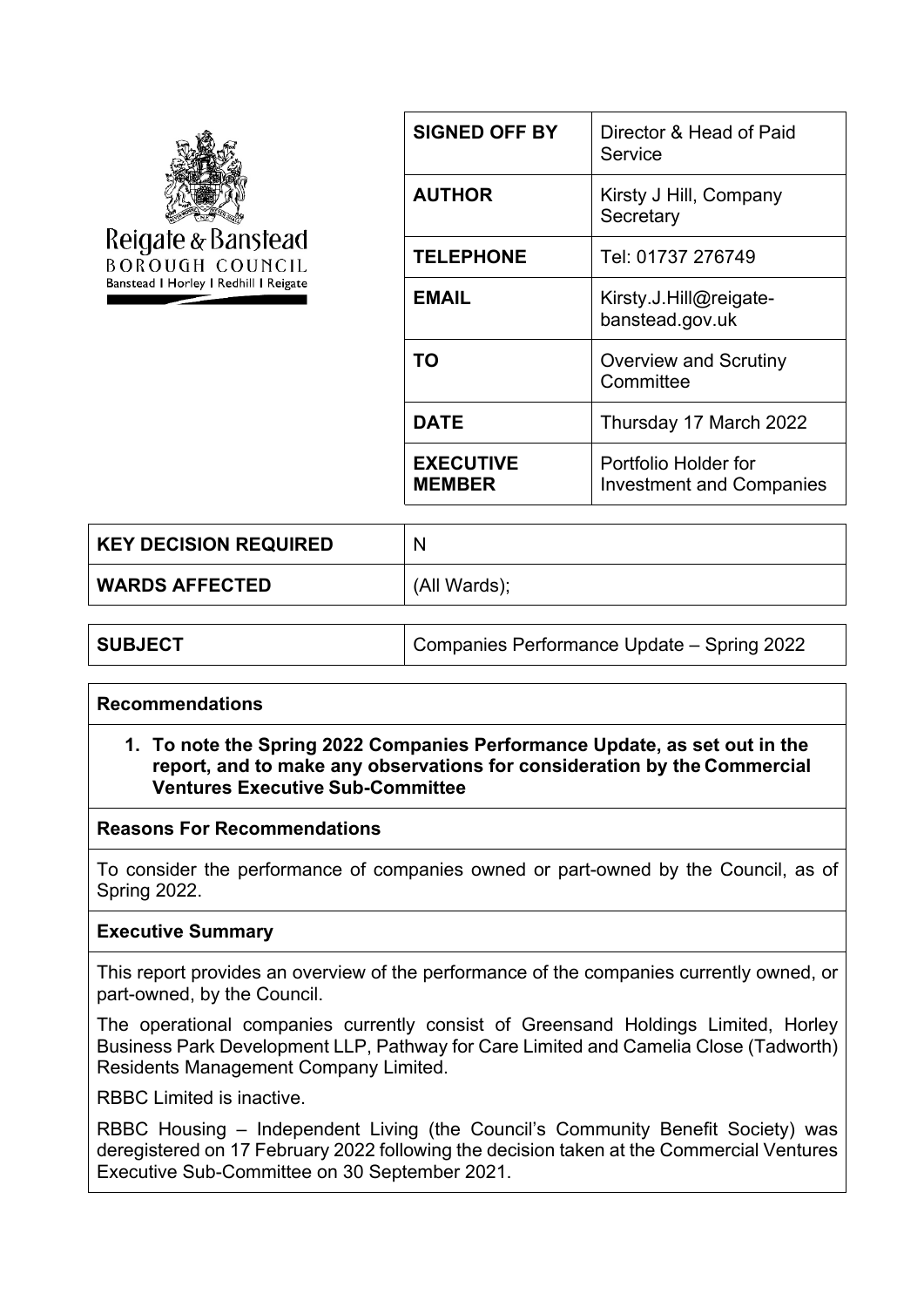The Council is currently reviewing the future strategy for Greensand Holdings Limited with its Directors following recent changes to local government guidance on commercial investments.

Horley Business Park Development LLP is not currently considered to be performing in line with expectations.

We continue to attempt to obtain management information from Pathway for Care Limited in order to review its performance.

There are not any issues anticipated with Camelia Close (Tadworth) Residents Management Company Limited and, as soon as all units are sold, the Council's involvement with the company will cease and the management of the communal areas will transfer to the resident management company.

Additional commercially sensitive supporting information is detailed in the exempt report set out in the Part 2 section of this agenda.

### **Statutory Powers**

- 1. Section 1 of the Localism Act 2011 gives local authorities a general power of competence that enables them to do anything that a private individual is entitled to do, as long as it is not expressly prohibited by other legislation. Section 4 of the same Act directs that anything which is done for purely commercial purposes should be done though a company structure.
- 2. Companies and LLPs are governed by the Companies Act 2006; The Limited Liability Partnerships Act 2000; and The Limited Liability Partnerships Regulations 2001 (as amended principally by the Limited Liability Partnerships (Application of Companies Act 2006) Regulations 2009.

### **Background**

- 3. Local Authorities face ongoing financial challenges in recent years, due to a combination of reductions in central government funding and increasing demand on services in many areas. Whilst Reigate and Banstead Borough Council has maintained a generally strong financial position the pandemic has impacted income receipts, it remains essential for the Council to take action to ensure financial stability if it is to continue to deliver and maintain the high level of services it currently provides and has planned to continue to provide as part of the Corporate Plan 2020-2025.
- 4. Following a Commercial Governance Review in 2018, company activities have been overseen by the Commercial Ventures Executive Sub-Committee and integrated within the Council's wider Service and Financial Planning.
- 5. These activities take place within financial limits set out as part of the Council's approved revenue budget and capital programme.
- 6. The Council's holdings in companies represent one element of this commercial and investment activity, governed by the established commercial framework, along with relevant company regulations.
- 7. To support good governance of the Council's companies, the Overview and Scrutiny Committee and the Commercial Ventures Executive Sub-Committee receiveregular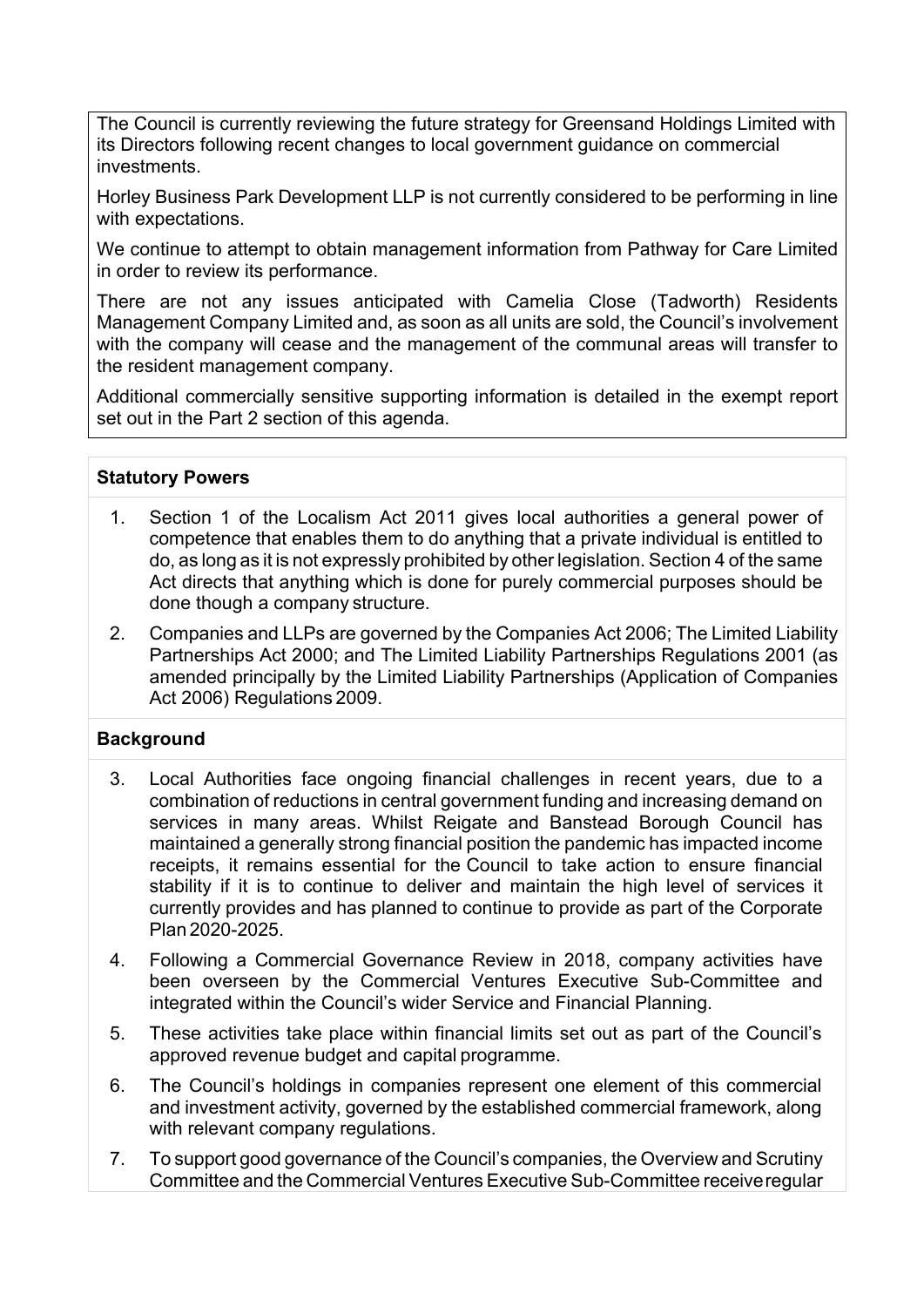updates on the performance of thesecompanies.

8. The last full update was considered in Autumn 2021 by Overview and Scrutiny and March 2022 by Commercial Ventures Executive Sub-Committee.

# **Key Information**

- *9.* As identified in the Executive Summary, the Council currently owns or part-owns, or has an interest in four operational companies. These are Greensand Holdings Limited, Horley Business Park Development LLP, Pathway for Care Limited, and Camelia Close (Tadworth) Residents Management Company Limited*.*
- 10. The Council is currently reviewing the future strategy for Greensand Holdings Limited with its Directors following recent changes to local government guidance on commercial investments.
- 11. Management Accounts information continues to be sought from Pathway for Care Limited and the decision on the adequacy of its performance is undetermined, pending receipt of that information.
- 12. Horley Business Park Development LLP is not currently considered to be performing in line with the Council objectives due to activity being limited by matters currently being resolved with the joint venture partners.
- 13. No assessment has been undertaken on the performance of Camelia Close (Tadworth) Residents Management Company as the Council's involvement was to build and sell the units and exit the project.
- 14. More detail of the current status and performance of the Council's interest in each company is set out below.

### **Greensand Holdings Limited**

- 15. Greensand Holdings Limited is a property investment and development company, established to facilitate the Council's property investment activities. It is wholly owned by the Council. The creation of the company was authorised by the Executive on15 September 2016.
- 16. The company was initially funded through a loan from the Council. It generates an income from one of its property holdings and provides an income stream to the Council through the payment of interest on the loan.
- 17. As of 31 March 2022, the company had received £13.258m in loan funding from the Council comprising
	- £2.270m in 2016/17 for the purchase of office premises; and
	- £10.988m in 2019/20 for the purchase of a plot of land for development.
- 18. The office premises provide a rental income that is currently sufficient for the company to pay interest on the loan to the Council however maintenance and operating costs are a concern
- 19. The development land provides a negligible income stream; £1.964m loan interest has been accrued at 31 March 2022. The loan and accrued interest are impaired in the Council's accounts to reflect the risk of credit loss.
- 20. Mr W Pallett resigned as a Director of Greensand on 31 December 2021 and the Council are currently considering an appropriate replacement Director. The current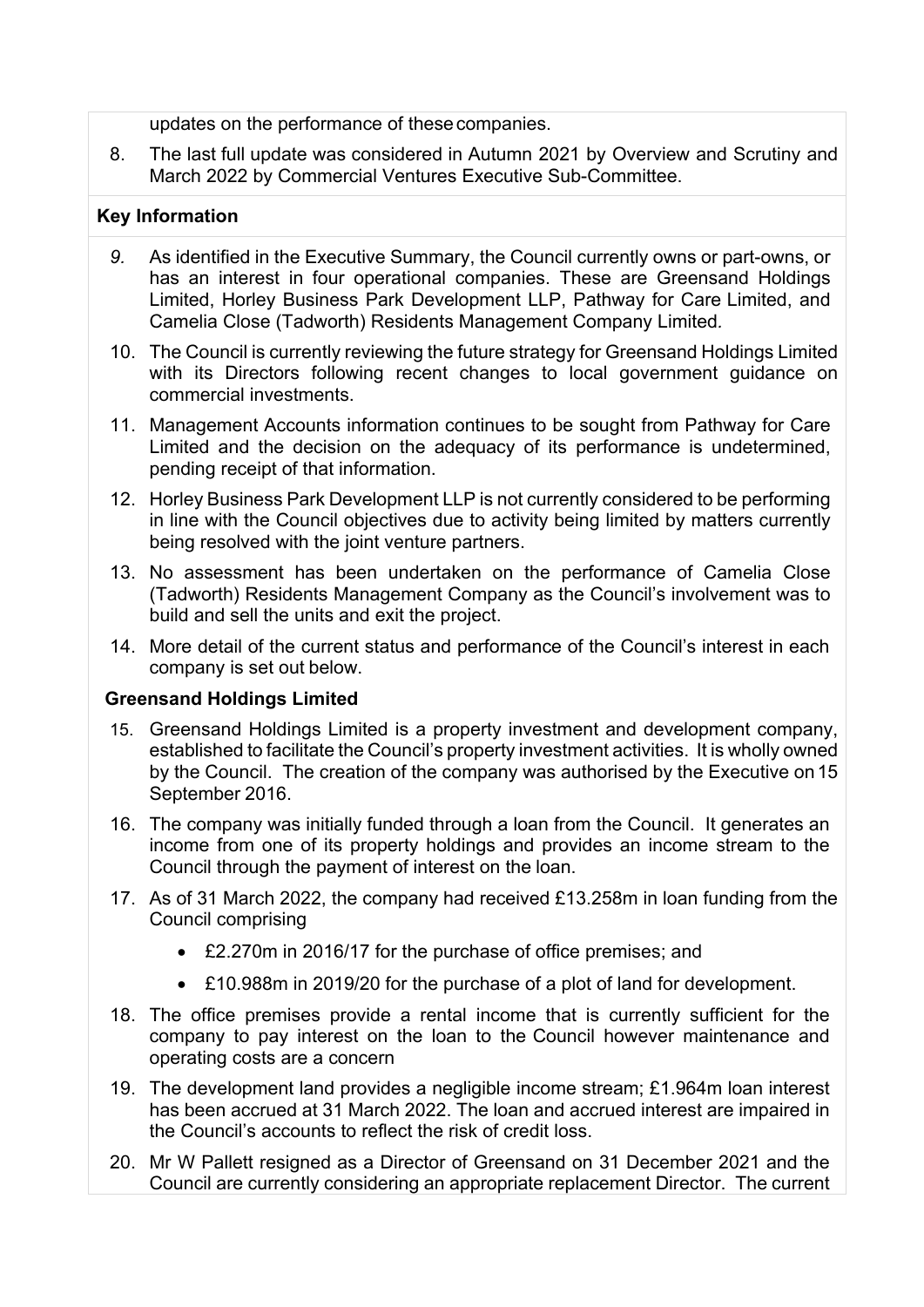Directors of the company are Mr D Beck and Councillor R Michalowski.

- 21. The performance of the investment in the development site will be dependent on future decisions made regarding the proposed development.
- 22. The Directors' Report and Audited Financial Statements for the year ended 31 December 2021 for Greensand Holdings Limited are not yet prepared.
- 23. Additional details are available in the exempt report set out in the Part 2 section of this agenda.

# **Horley Business Park Development LLP**

- 24. Horley Business Park Development LLP (the Partnership) is a joint venture which was set up to bring forward planning, and subsequent development, of employment land in the Horley area. The creation of the Partnership was authorised by the Executive on 15 October 2015, and a joint venture with Millhill Properties (Horley) Limited and Berwick Hill Properties Limited was established in 2016.
- 25. The Partnership is funded through loans from the Council and its partners. It does not currently generate a profit.
- 26. As of 31 March 2022, the Partnership had received £0.608m in loan funding from the Council for set up and working capital expenses and £0.367m interest has accrued. This sum is impaired in the Council's accounts to reflect the risk of credit loss.
- 27. The Council is currently working to resolve a number of matters regarding its relationship with the partners to the LLP which may affect future engagement with the joint venture. In order to ensure we do not prejudice the current discussions we cannot publish additional information, but an update will be provided once it is possible to do so.
- 28. As identified in the Spring 2021 Companies Update report, following the felling of a number of trees without the Council's knowledge on land owned by Millhill, the Council is continuing to co-operate with the Forestry Commission to understand their intended route of enforcement against Millhill, if any.
- 29. Due to the limitations placed on the operation of the joint venture, the Partnership is not currently considered to be performing in line with Council objectives. Once a resolution is reached, an approach will be agreed how to move forward in a way which aligns with the Council's objectives. Significant progress towards the future of the LLP is anticipated to be made by the end of the year.
- 30. The Horley Business Park Development LLP's Annual Report and Financial Statements for the year ended 31 December 2020 were late being submitted to Companies House due to the partners working to assimilate the auditors' commentary into an agreed format. The Annual Report and Financial Statements for the year ended 31 December 2020 were included in the Companies' Performance Update – Autumn 2021 exempt reports received by Overview & Scrutiny on 21 October 2021 and Commercial Ventures Executive Sub-Committee on 24 March 2022 and there are no further accounts to report.

### **Pathway for Care Limited**

31. Pathway for Care Limited provides supporting living facilities and support for their residents at a site in the borough. Its creation was authorised by the Executive on 14 July 2016. The company equity share structure was subsequently revised in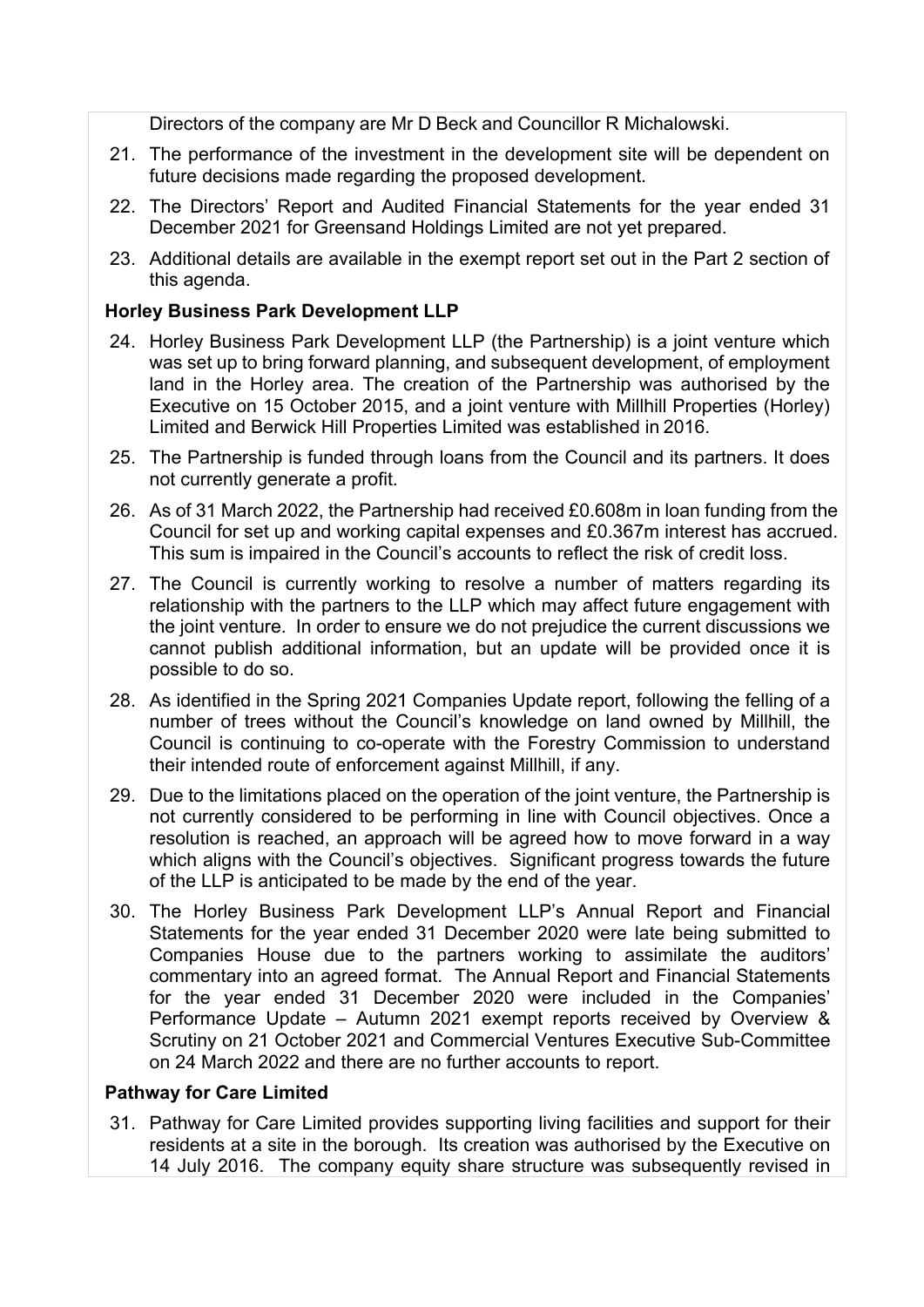April 2018.

- 32. The Council is a minority shareholder in the company, with the majority shareholding held by Transforming Healthcare Group Limited. The Council has the right to appoint a director to the board of the company.
- 33. The Council currently holds £1.1m redeemable preference shares in the company, redeemable in April 2023, which were converted from a £1.1m loan when the equity restructuring took place. When redeemed, these will provide a capital receipt for the Council, subject to the company holding sufficient funds to honour the redemption at that time.
- 34. The Council would be entitled to receive income from any dividends paid by the company. Total dividends are stipulated to be 50% of net profits generated by the company, subject to cash flow. The company has not declared a dividend and the Council is not aware of any tangible plans for redemption of the preference shares.
- 35. The current Directors of the company are Mr. O Vrublevskyi, Mr. J Ford; and Councillor V. Lewanski, the Council appointed Director. Messrs P Green and W Richards were previously directors of the company but resigned as of 6 October 2021. They remain directors of the majority shareholder, Transforming Healthcare Group Limited.
- 36. The Council is trying to obtain up to date management accounts information for the company. The most recent information was dated January 2021. A judgement on the current performance of the company is therefore subject to this information being received.
- 37. Additional details are available in the exempt report set out in the Part 2 section of this agenda.

# **RBBC Limited**

38. RBBC Limited was incorporated on 30 September 2020 following the dissolution of a previous Council company, also named RBBC Limited. It was created for the purpose of preserving the name in case the Council should want to use the company name in the future. The directors, appointed for incorporation purposes, are the Director & Head of Paid Service and the Director of Place. The company is inactive and has not undertaken any activity in the current year.

### **RBBC Housing – Independent Living**

39. This community benefit society has not undertaken any activity and following a decision taken at the Commercial Ventures Executive Sub-Committee on 30 September 2021, it was confirmed as deregistered by the Financial Conduct Authority on 17 February 2022.

### **Camelia Close (Tadworth) Residents Management Company Limited**

- 40. This company was incorporated in May 2021, as a company limited by guarantee, and its directors are the Council's Head of Housing and the Council's Senior Development Manager.
- 41. The company will manage the housing properties developed by the Council at Pitwood Park until all the units are sold when control of the company will change to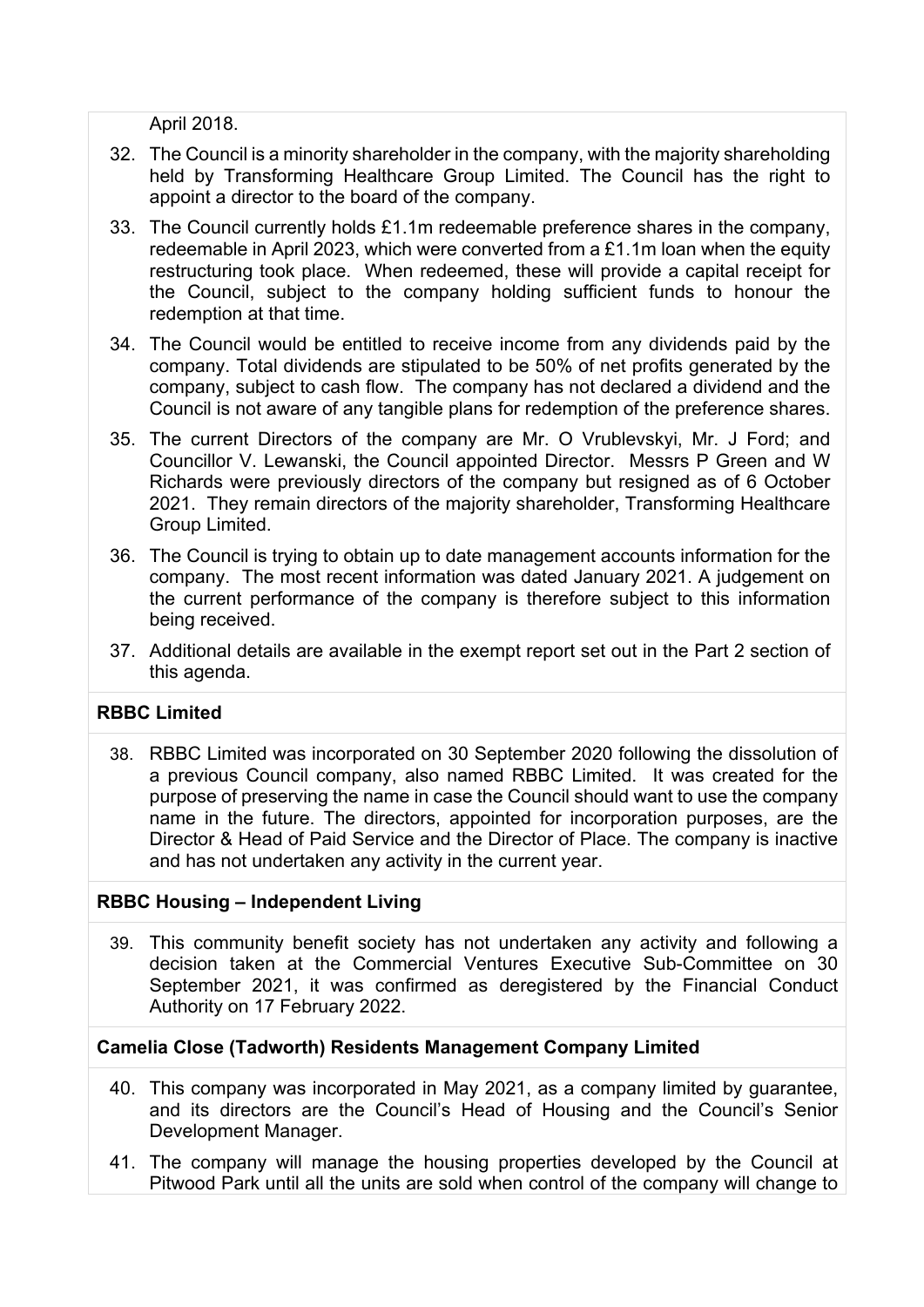the director volunteers sought from home-owners of the properties. The Council will gradually no longer be involved with this company. At 9 May 2022, the remaining two units are sold but have not yet completed.

### **Legal Implications**

- 42. There are no direct legal implications arising from this report.
- 43. Where decisions are made which effect the Council's companies, the legal implications of these decisions will be considered as part of the decision making process in each case.

# **Financial Implications**

- 44. There are no direct financial implications arising from this report. The Council's annual statement of accounts incorporates the financial position of its companies as part of its group financial statements.
- 45. Where decisions are made which impact the Council's companies, the financial implications of these decisions will be considered as part of the decision making process in each case.

# **Equalities Implications**

- 46. The Council has a Public Sector Equality Duty under the Equality Act (2010) to have due regard to the need to:
	- Eliminate discrimination, harassment and victimisation and any other conduct prohibited under the Act;
	- Advance equality of opportunity between people who share those protected characteristics and people who do not;
	- Foster good relations between people who share those characteristics and people who do not.
- 47. The three parts of the duty applies to the following protected characteristics: age; disability; gender reassignment; pregnancy/maternity; race; religion/faith; sex and sexual orientation. In addition, marriage and civil partnership status applies to the first part of the duty.
- 48. There are no direct equalities implications of this report, however an awareness of the Council's obligations with respect to these duties should form part of the consideration of this report.
- 49. Where are decisions are made which effect the Council's companies, the equalities implications of these decisions will be considered as part of the decision making process in each case.
- 50. The Commercial Ventures Executive Sub-Committee shall generally have regard to the obligations of the Equality Act (2010) in conducting its role as the representative of the Council as a shareholder or partner in companies owned or part-owned by the Council.